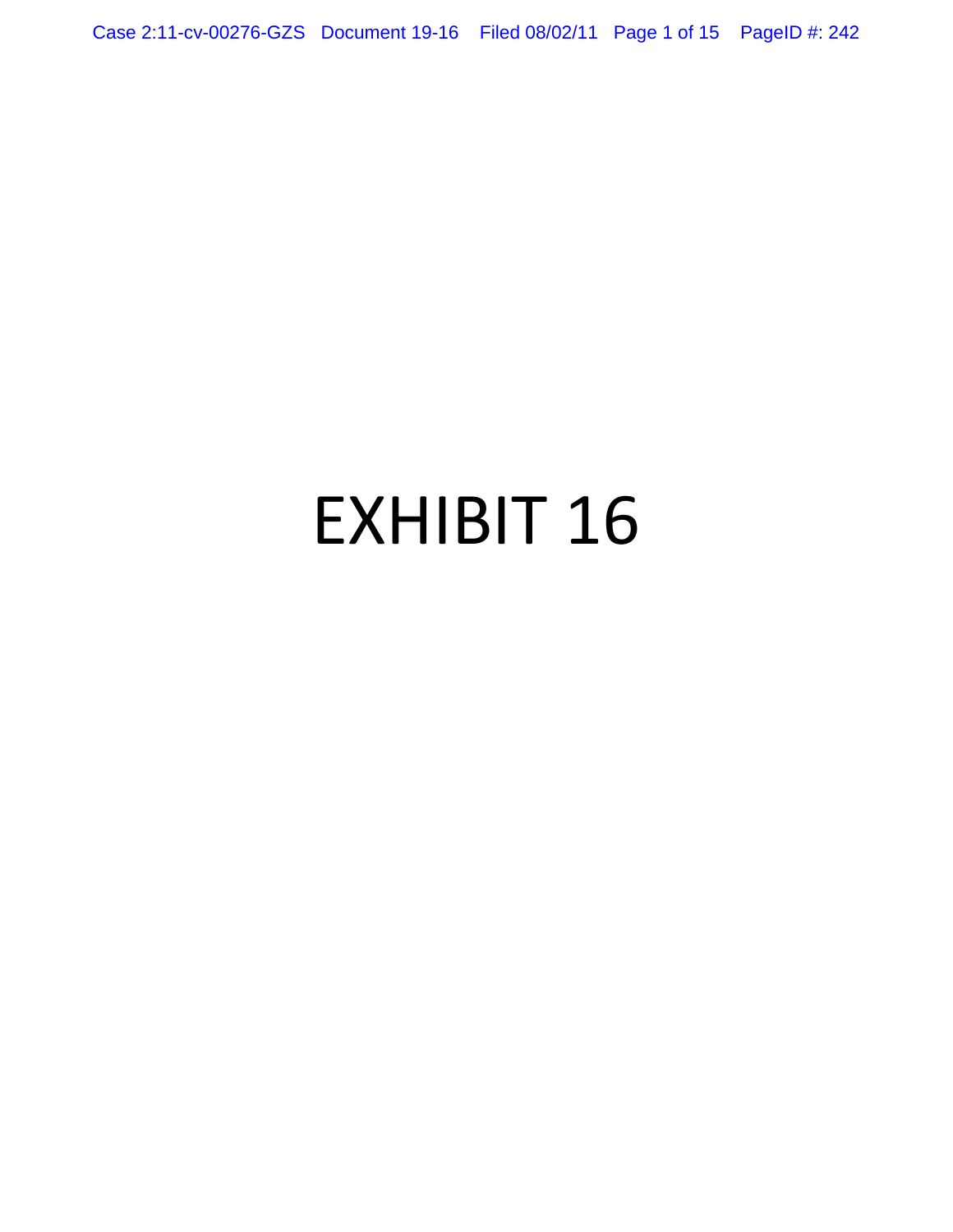20090716-5090 FERC PDF (Unofficial) 7/16/2009 11:01:52 AM Case 2:11-cv-00276-GZS Document 19-16 Filed 08/02/11 Page 2 of 15 PageID #: 243

# $-$ **MILLER HYDRO GROUP**

P. O. Box 97 - Lisbon Falls, Maine 04252-0097 Tel. (207) 846-3991 - Fax (207) 846-3796

July 16, 2009

The Honorable Kimberly D. Bose **Secretary** Federal Energy Regulatory Commission 888 First Street, NW Washington DC, 20426

Re: Miller Hydro Group Worumbo, 3428 Crib Maintenance

Please be advised that following the end of spring run-off in late May we observed that the elevation of a portion of the Worumbo crib dam had settled below that which we observed prior to beginning of run-off. **In** early June a brief interval of low water conditions allowed us to draw the pond down so that we could observe the situation, take photographs, and conduct a precision survey for changes in elevation or movement in the downstream direction.

The survey confirms that the dam has settled approximately one inch (0.08 ft) below the elevation surveyed in 2005, but it has not moved latterally. Unlike the 2005, survey which shows uniform settlement below the elevation at which the concrete cap was poured in 1999, over this part of the dam, the current results show a point of maximum compression (point 17 on the attached survey) with progressively less compression in either direction from this point. Survey points 23 thru 33 are on the concrete section of the dam and show no movement from 1999 to 2005 to 2009 and confirm the accuracy of the survey. **In** the current survey, point 17 is approximately one inch (0.08 ft) below the elevation observed in 2005, and approximately 3 inches below the 1999 elevation.

The compression at point 17 is consistent with the loss of some of the timbers on the downstream face (shown in the attached photos) along with some of the stone fill that these logs had retained. There is no apparent cracking or obvious distress to the concrete cap other than the deformation noted above. Thus, it appears that the cap is acting as a very long beam that is now being allowed to flex downward as the result of the loss of support described above. This is consistent with the high quality of the concrete work and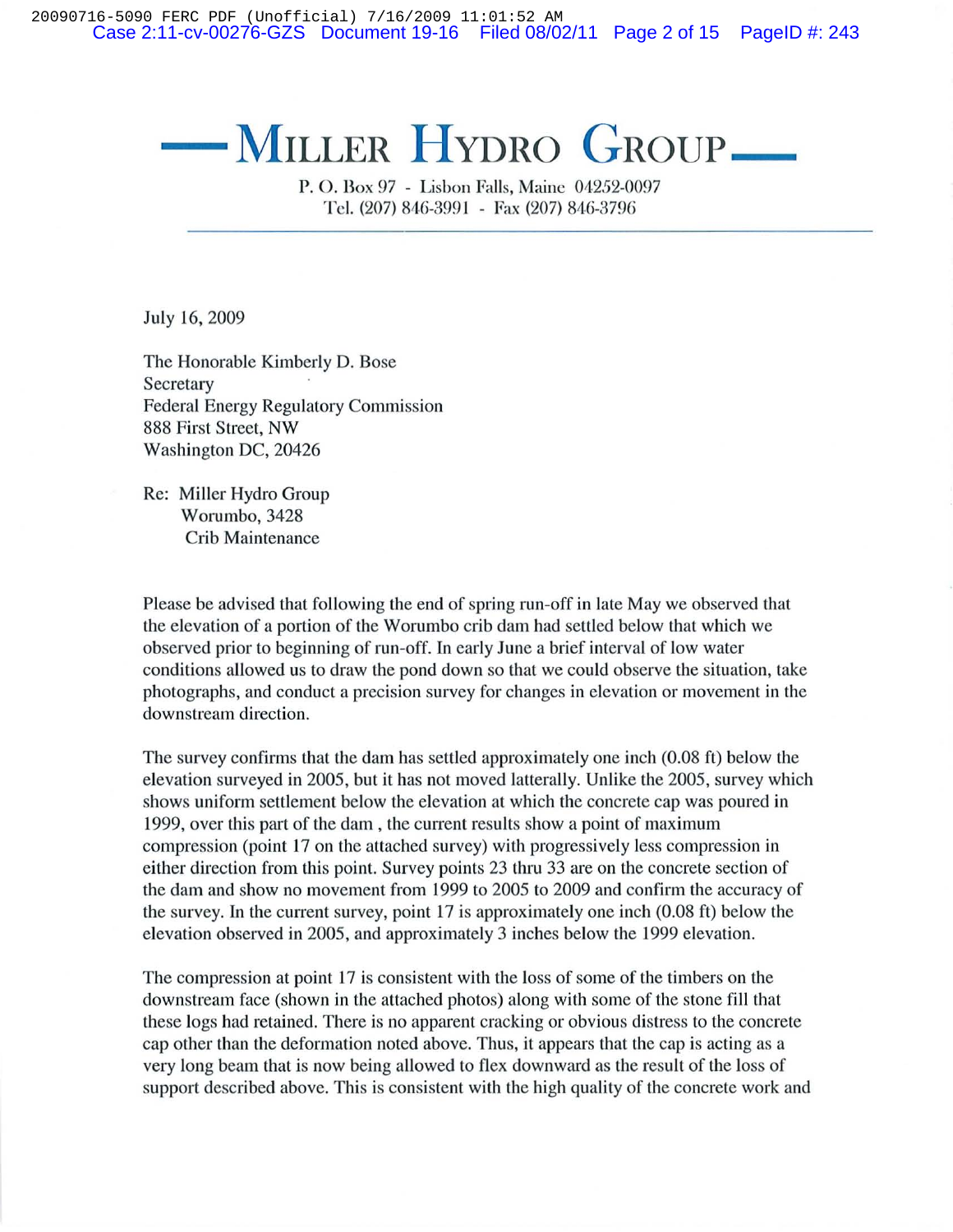the amount of steel reinforcing that went into this concrete in 1999.

The photos show that there are two definitive types of logs used in the construction of the dam - large round logs mostly in the base section and square timbers in the upper part with various and non-uniform connections between the two types of timbers. It is our belief that dam was originally constructed completely of round logs and that the square timbers are replacements that were added in the summer of 1936, during major rebuilds following the flood in March of that year. It is interesting that there is more apparent distress to the 1936 square timbers than to the foundation logs that were placed in service in 1864.

The compression of the timber crib is a natural, if unfortunate, part of the aging of timber crib dams. We do not regard the current situation as an emergency or believe that there is any imminent threat to the dam. However, the loss of the logs and associated rock fill this spring is a cause for greater concern than the uniform compression that we had experienced prior to this point. Therefore, we propose to replace the lost stone and logs during the low flow period this summer. **In** addition we propose to engage engineers to come up with a more permanent solution to this problem and to consult with the Commission and resource agencies as appropriate to this process.

We thank you for your attention and look forward to such assistance as the NYRO can provide to us during this process...

*MILLER HYDRO GROUP* 

Mark Isaacson

Vice President

cc. Mr. Peter Valeri, New York Regional Engineer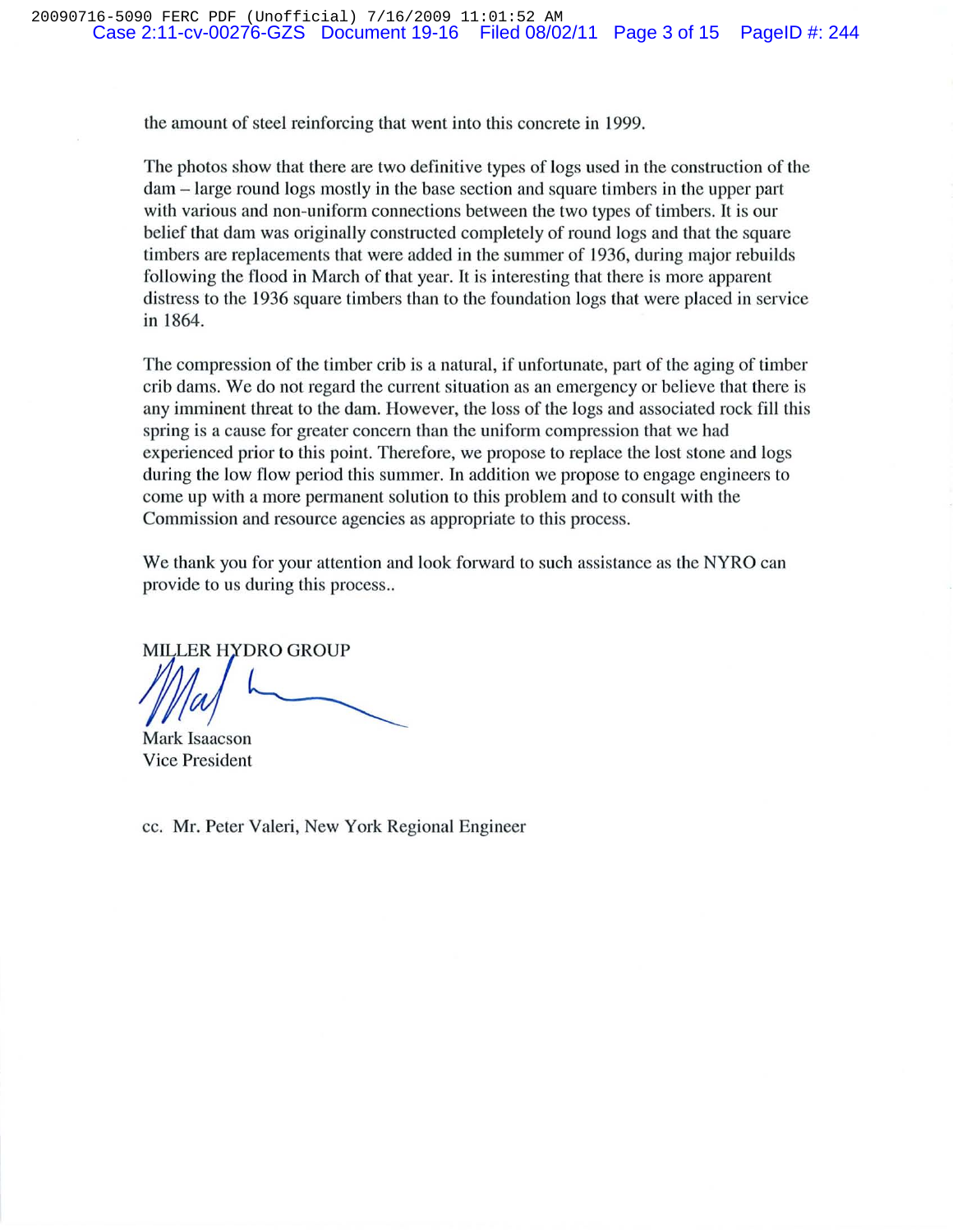File Detail.JPG cannot be converted to PDF.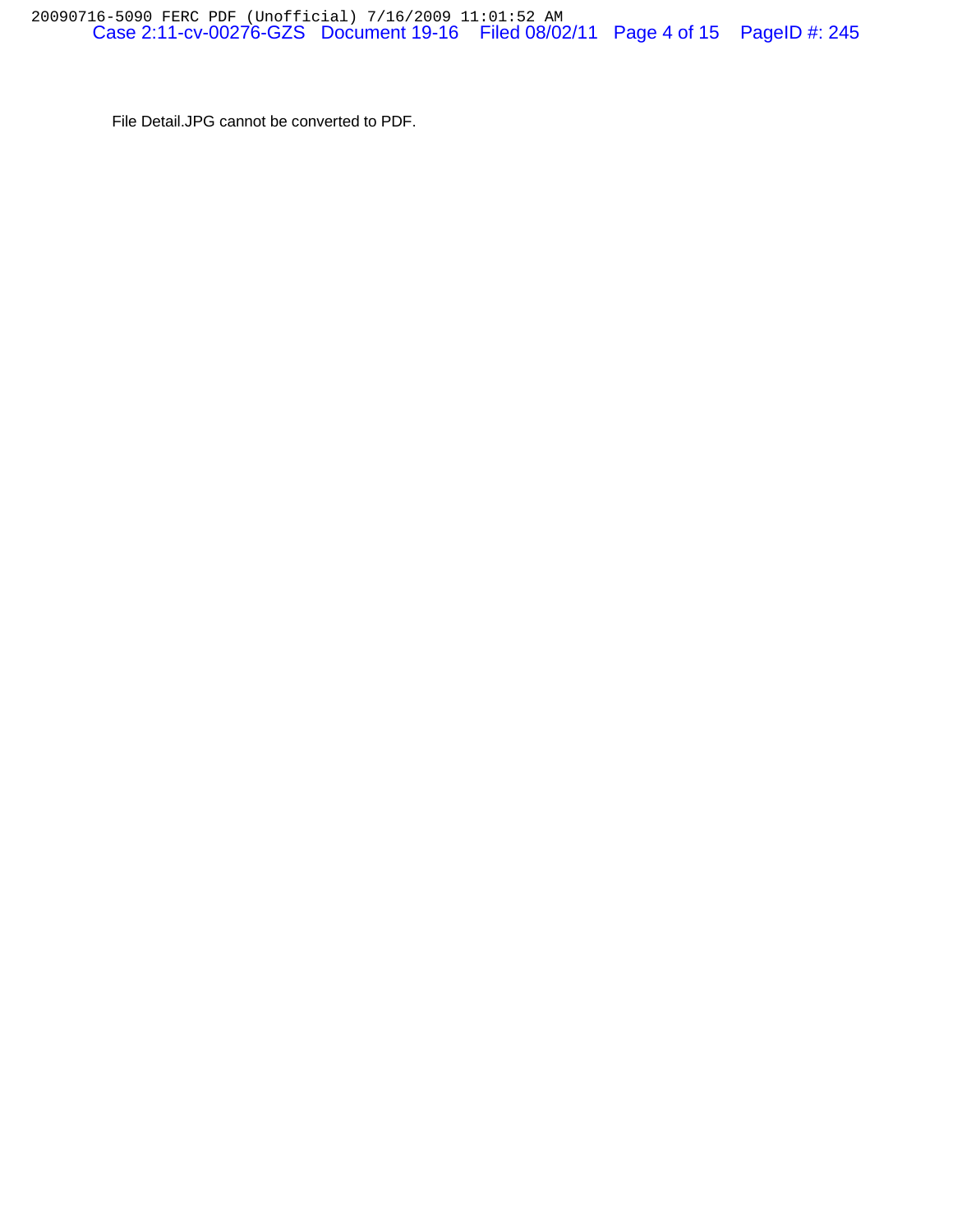File Image0002.JPG cannot be converted to PDF.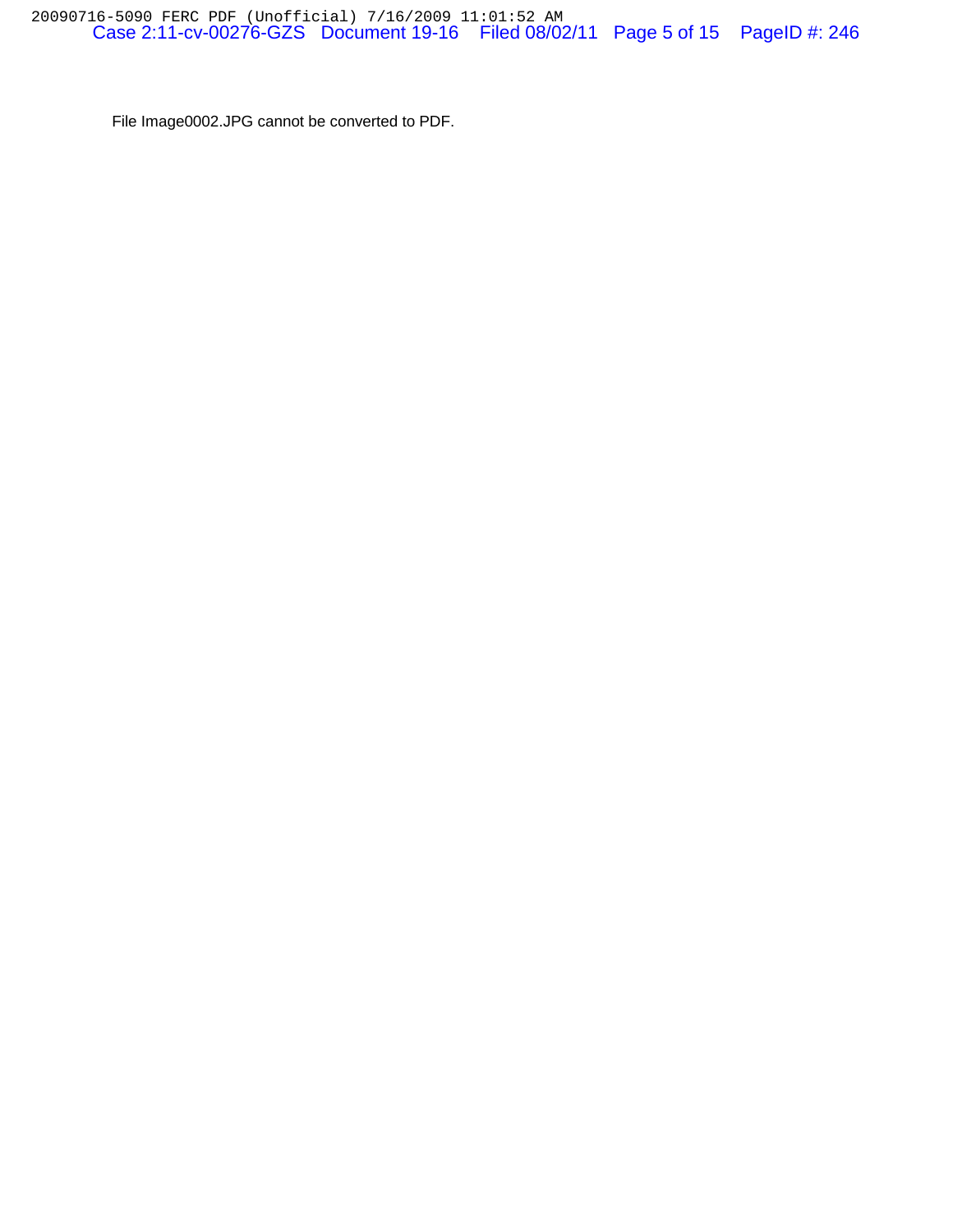File Image0003.JPG cannot be converted to PDF.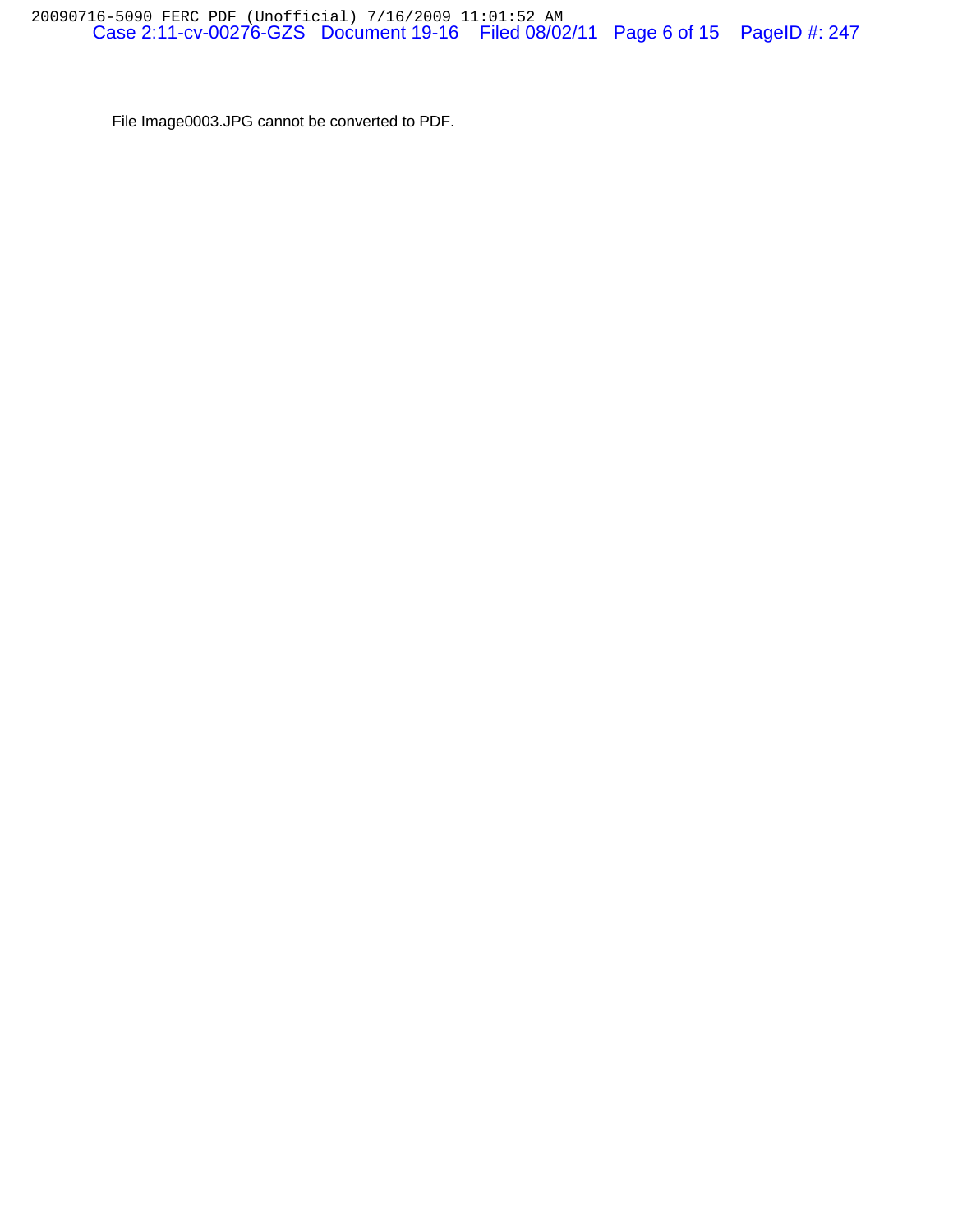File Location.JPG cannot be converted to PDF.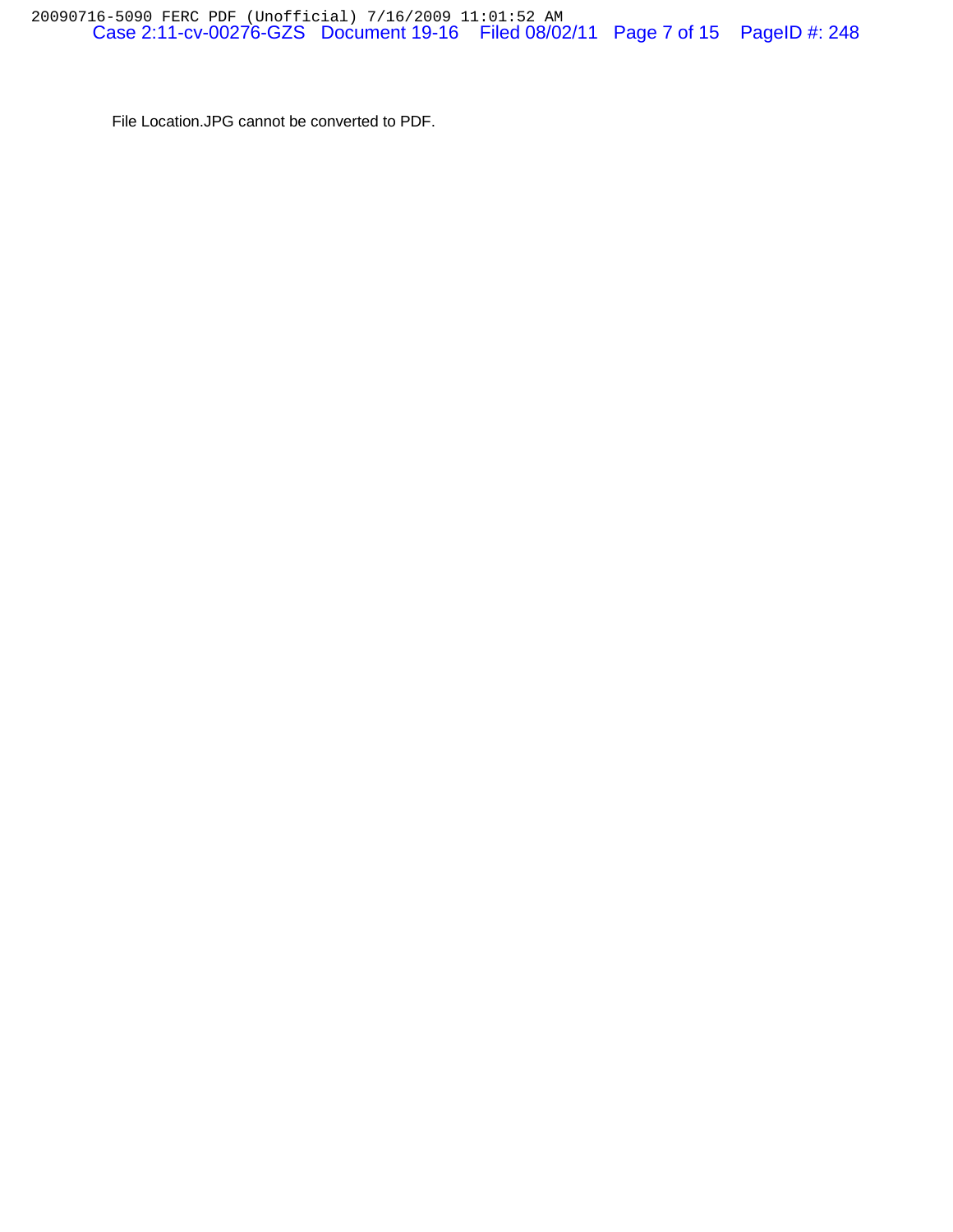File Image0001.JPG cannot be converted to PDF.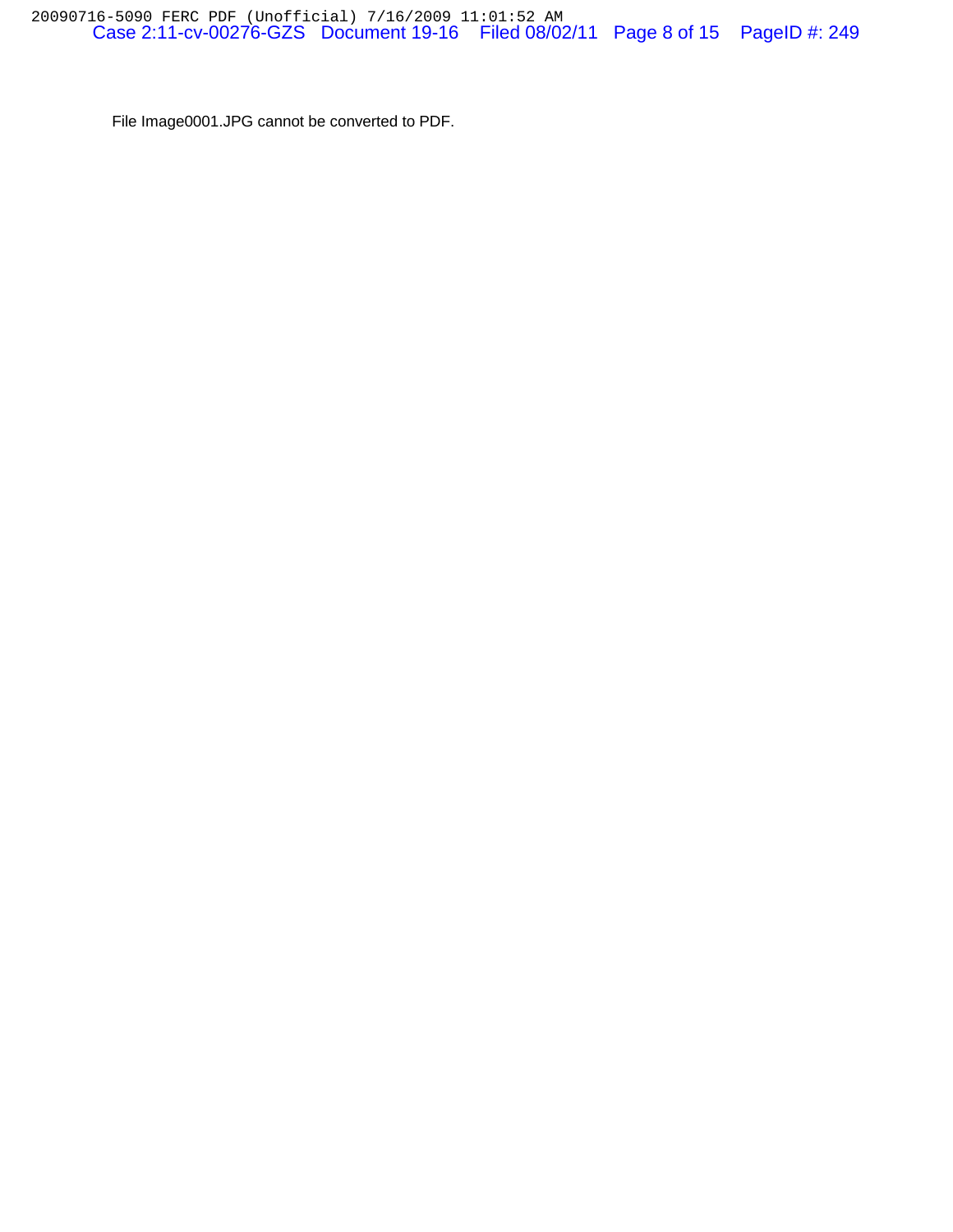#### Case 2:11-cv-00276-GZS Document 19-16 Filed 08/02/11 Page 9 of 15 PageID #: 250



ĀМ

 $\mathbf{\Omega}$ 

Б

 $\ddot{\phantom{a}}$ 

**UN 1 9 70PC**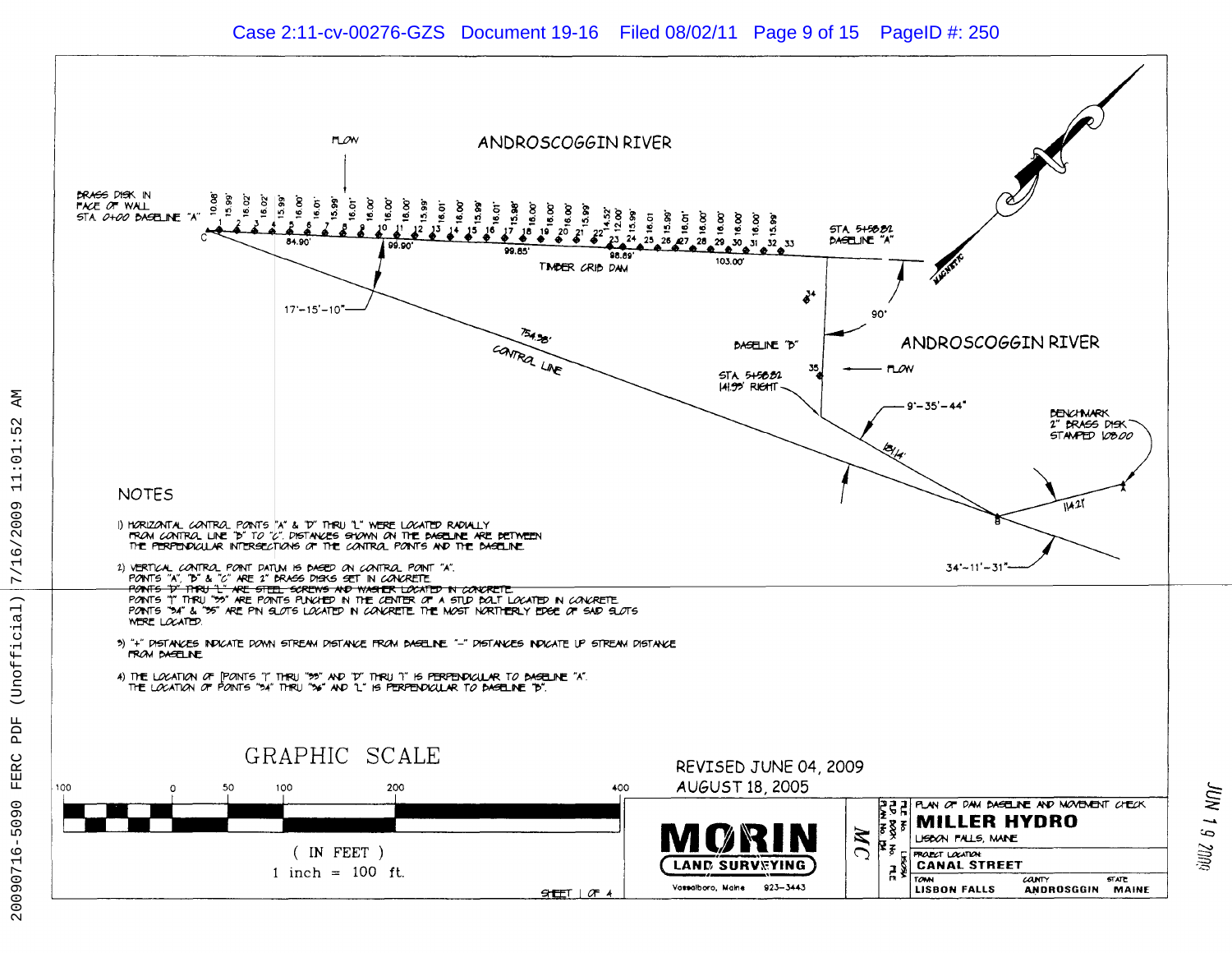20090716-5090 FERC PDF (Unofficial) 7/16/2009 11:01:52 AM<br>Case 2:11-cv-00276-GZS Document 19-16 Filed 08/02/11 Page 10 of 15 PageID #: 251

#### SHEET 2 OF 4

| Bearing: N47-26-17E |                   |                   |  | Azimuth: 47-26-17                   |             |                  |  |
|---------------------|-------------------|-------------------|--|-------------------------------------|-------------|------------------|--|
| Point#              | Assigned<br>Error | Offset<br>to Line |  | Coordinates on Line<br><b>NORTH</b> | <b>EAST</b> | <b>ELEVATION</b> |  |
|                     |                   |                   |  |                                     |             |                  |  |
| 33                  | 1.00              | $-3.62$           |  | 5026.90                             | 4698.51     | 97.05            |  |
| 32                  | 1.00              | $-3.41$           |  | 5016.09                             | 4686.73     | 97.05            |  |
| 31                  | 1.00              | $-3.17$           |  | 5005.26                             | 4674.95     | 97.04            |  |
| 30                  | 1.00              | $-2.96$           |  | 4994.44                             | 4663.16     | 97.03            |  |
| 29                  | 1.00              | $-2.72$           |  | 4983.62                             | 4651.38     | 97.05            |  |
| 28                  | 1.00              | $-2.49$           |  | 4972.80                             | 4639.59     | 97.02            |  |
| 27                  | 1.00              | $-2.27$           |  | 4961.97                             | 4627.80     | 97.02            |  |
| 26                  | 1.00              | $-2.07$           |  | 4951.16                             | 4616.02     | 97.05            |  |
| 25                  | 1.00              | $-1.83$           |  | 4940.33                             | 4604.24     | 97.03            |  |
| 24                  | 1.00              | $-1.60$           |  | 4929.51                             | 4592.45     | 97.04            |  |
| 23                  | 1.00              | $-1.43$           |  | 4921.39                             | 4583.61     | 97.03            |  |
| 22                  | 1.00              | $-6.04$           |  | 4911.57                             | 4572.92     | 96.99            |  |
| 21                  | 1.00              | $-5.78$           |  | 4900.75                             | 4561.14     | 96.88            |  |
| 20                  | 1.00              | $-5.52$           |  | 4889.93                             | 4549.35     | 96.85            |  |
| 19                  | 1.00              | $-5.28$           |  | 4879.11                             | 4537.57     | 96.84            |  |
| 18                  | 1.00              | $-5.05$           |  | 4868.29                             | 4525.79     | 96.81            |  |
| 17                  | 1.00              | $-4.82$           |  | 4857.48                             | 4514.02     | 96.76            |  |
| 16                  | 1.00              | $-4.61$           |  | 4846.65                             | 4502.23     | 96.82            |  |
| 15                  | 1.00              | $-4.38$           |  | 4835.83                             | 4490.45     | 96.83            |  |
| 4                   | 1.00              | $-4.15$           |  | 4825.01                             | 4478.66     | 96.83            |  |
| 13                  | 1.00              | $-3.92$           |  | 4814.19                             | 4466.87     | 96.82            |  |
| 12                  | 1.00              | $-3.70$           |  | 4803.37                             | 4455.09     | 96.80            |  |
| $\overline{11}$     | 1.00              | $-3.48$           |  | 4792.54                             | 4443.31     | 96.81            |  |
| 10                  | 1.00              | $-3.25$           |  | 4781.72                             | 4431.52     | 96.79            |  |
| 09                  | 1.00              | $-2.99$           |  | 4770.90                             | 4419.74     | 96.76            |  |
| 08                  | 1.00              | $-2.84$           |  | 4760.08                             | 4407.95     | 96.84            |  |
| 07                  | 1.00              | $-2.67$           |  | 4749.26                             | 4396.18     | 96.95            |  |
| 06                  | 1.00              | $-2.42$           |  | 4738.44                             | 4384.39     | 97.03            |  |
| 05                  | 1.00              | $-2.19$           |  | 4727.62                             | 4372.60     | 96.97            |  |
| 04                  | 1.00              | $-1.98$           |  | 4716.80                             | 4360.82     | 96.93            |  |
| 03                  | 1.00              | $-1.78$           |  | 4705.97                             | 4349.03     | 96.91            |  |
| 02                  | 1.00              | $-1.51$           |  | 4695.13                             | 4337.23     | 96.95            |  |
| 0 <sub>1</sub>      |                   | $-1.31$           |  | 4684.32                             | 4325.45     | 96.98            |  |
|                     | 1.00              |                   |  |                                     |             |                  |  |

### LINE FITTING ROUTINE (BASELINE "A")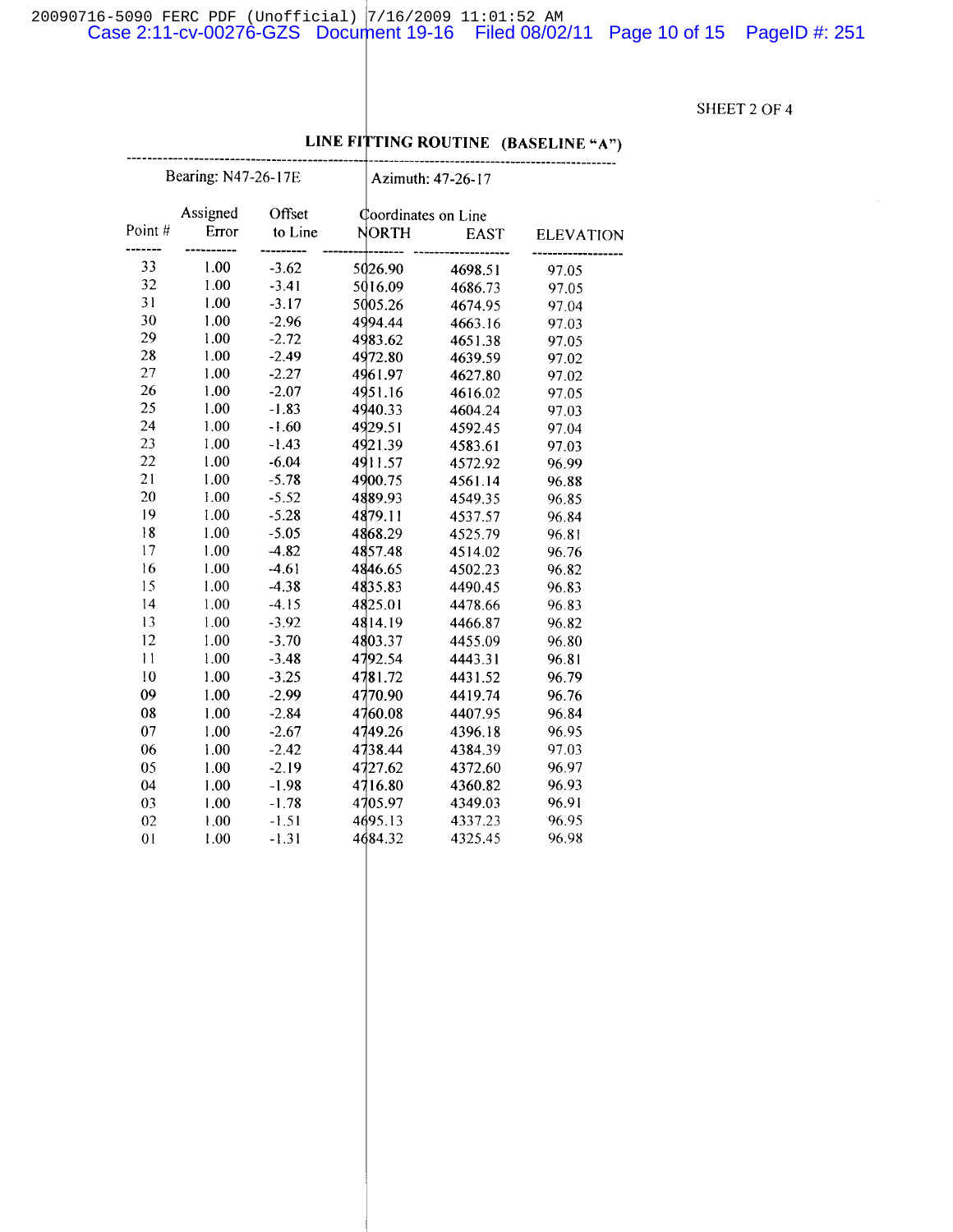#### SHEET 3 OF 4 SHEET 3 OF 4

 $\mathcal{I}$ 

### CONCRETE CAP ALONG TOP OF BER CRIB DAM CONCRETE CAP ALONG TOP OF IMBER CRIB DAM SHOTS ARE LOCATED AT SOUTH EDGE OF CAP ADJACENT TO AIR FITTINGS POINT #905 (ON WEST END OF DAM) THRU POINT 884 (ON EAST END OF DAM)

| Bearing: N46-36-00E |                   |                   |         | Azimuth: 46-36-00 |                             |  |
|---------------------|-------------------|-------------------|---------|-------------------|-----------------------------|--|
| Point#              | Assigned<br>Error | Offset<br>to Line |         | <b>NORTH</b>      | Coordinates on Line<br>EAST |  |
| 905                 | 0.00              | $-0.00$           | 468B.07 |                   | 4327.32                     |  |
| 904                 | 1.00              | $-0.05$           | 4694.08 |                   | 4338.95                     |  |
| 903                 | 1.00              | $-0.04$           | 4705.02 |                   | 4350.52                     |  |
| 902                 | 1.00              | 0.19              | 4716.09 |                   | 4362.21                     |  |
| 901                 | 1.00              | 0.28              | 4727.10 |                   | 4373.86                     |  |
| 900                 | 1.00              | 0.40              | 4738.04 |                   | 4385.41                     |  |
| 899                 | 1.00              | 0.40              | 4749.06 |                   | 4397.06                     |  |
| 898                 | 1.00              | 0.34              | 4760.06 |                   | 4408.68                     |  |
| 897                 | 1.00              | 0.33              | 4771.08 |                   | 4420.32                     |  |
| 896                 | 1.00              | 0.29              | 4782.03 |                   | 4431.90                     |  |
| 895                 | 1.00              | 0.21              | 4793.02 |                   | 4443.51                     |  |
| 894                 | 1.00              | 0.35              | 4804.05 |                   | 4455.17                     |  |
| 893                 | 1.00              | 0.41              | 4815.01 |                   | 4466.76                     |  |
| 892                 | 1.00              | 0.41              | 4826.05 |                   | 4478.42                     |  |
| 891                 | 1.00              | 0.40              | 4837.07 |                   | 4490.06                     |  |
| 890                 | 1.00              | 0.43              | 4848.04 |                   | 4501.65                     |  |
| 889                 | 1.00              | 0.31              | 4859.11 |                   | 4513.36                     |  |
| 888                 | 1.00              | 0.17              | 4870.07 |                   | 4524.94                     |  |
| 887                 | 1.00              | 0.23              | 4881.02 |                   | 4536.51                     |  |
| 886                 | 1.00              | 0.22              | 4891.99 |                   | 4548.11                     |  |
| 885                 | 1.00              | 0.22              | 4903.03 |                   | 4559.77                     |  |
| 884                 | 0.00              | $-0.00$           | 4914.06 |                   | 4571.43                     |  |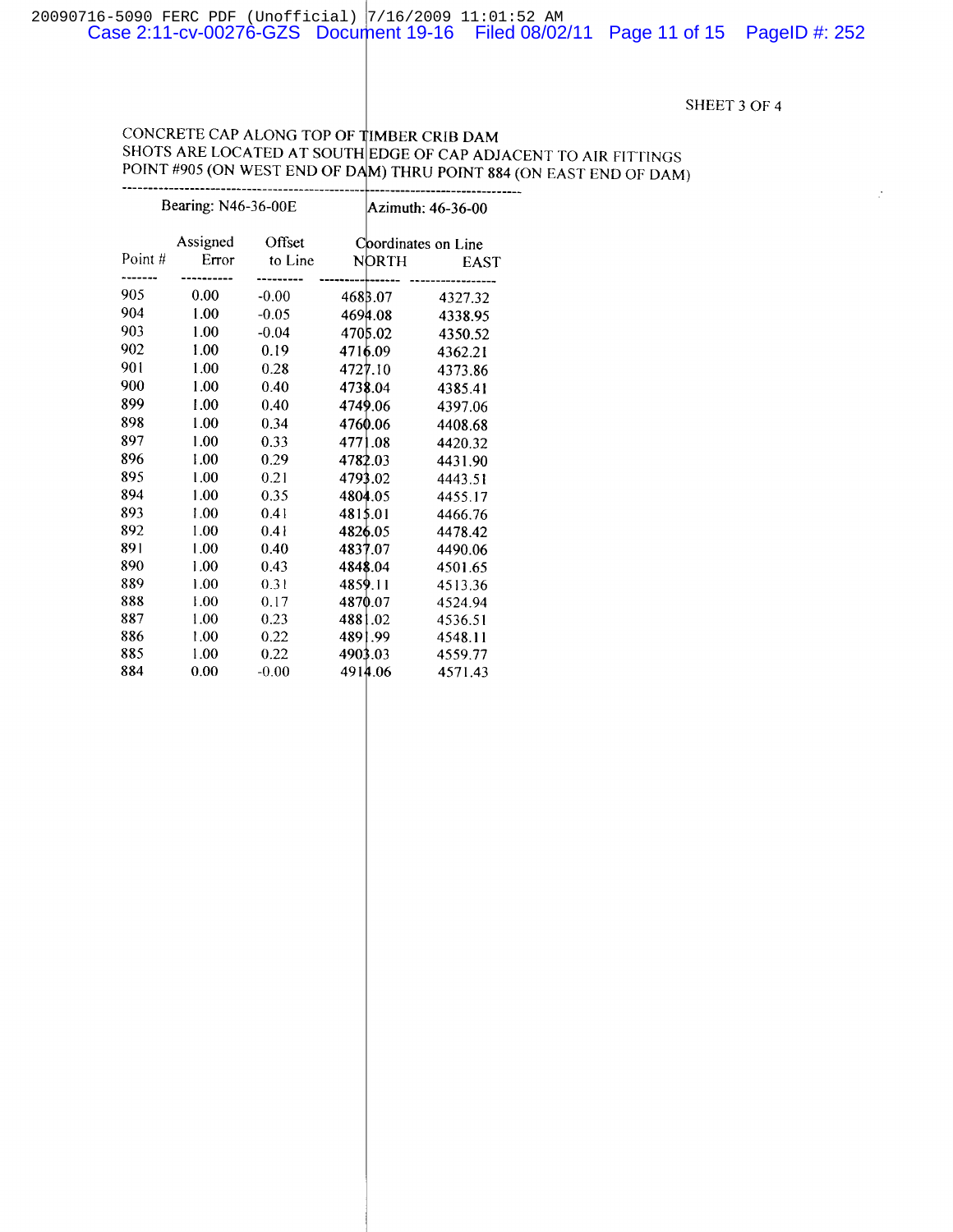SHEET 4 OF 4

#### TOP OF AIR CONTROLED METAL GATES SHOTS ARE LOCATED AT CENTER OF EACH GATE ABOVE THE 4 DRILLED HOLES POINT #840 (ON WEST END OF DAM) THRU POINT 883 (ON EAST END OF DAM)

| Point | Northing | Easting | Elevation |              |
|-------|----------|---------|-----------|--------------|
| 840   | 4681.98  | 4322.90 | 98.58     | <b>GATE1</b> |
| 841   | 4687.52  | 4328.67 | 98.59     | GATE2        |
| 842   | 4692.94  | 4334.51 | 98.52     | GATE3        |
| 843   | 4698.45  | 4340.26 | 98.55     | GATE4        |
| 844   | 4704.12  | 4346.06 | 98.60     | GATE5        |
| 845   | 4709.60  | 4351.85 | 98.60     | GATE6        |
| 846   | 4714.95  | 4357.75 | 98.51     | GATE7        |
| 847   | 4720.42  | 4363.56 | 98.53     | GATE8        |
| 848   | 4726.00  | 4369.36 | 98.58     | GATE9        |
| 849   | 4731.51  | 4375.14 | 98.62     | GATE10       |
| 850   | 4736.97  | 4381.00 | 98.63     | GATE11       |
| 851   | 4742.45  | 4386.82 | 98.63     | GATE12       |
| 852   | 4747.97  | 4392.66 | 98.56     | GATE13       |
| 853   | 4753.47  | 4398.45 | 98.54     | GATE14       |
| 854   | 4758.96  | 4404.30 | 98.46     | GATE15       |
| 855   | 4764.38  | 4410.13 | 98.41     | GATE16       |
| 856   | 4769.93  | 4415.96 | 98.38     | GATE17       |
| 857   | 4775.34  | 4421.78 | 98.37     | GATE18       |
| 858   | 4780.90  | 4427.56 | 98.40     | GATE19       |
| 859   | 4786.33  | 4433.41 | 98.35     | GATE20       |
| 860   | 4791.87  | 4439.21 | 98.39     | GATE21       |
| 861   | 4797.36  | 4445.02 | 98.39     | GATE22       |
| 862   | 4802.91  | 4450.86 | 98.41     | GATE23       |
| 863   | 4808.40  | 4456.63 | 98,39     | GATE24       |
| 864   | 4813.89  | 4462.48 | 98.41     | GATE25       |
| 865   | 4819.34  | 4468.30 | 98.40     | GATE26       |
| 866   | 4824.84  | 4474.11 | 98.41     | GATE27       |
| 867   | 4830.33  | 4479.92 | 98.43     | GATE29       |
| 869   | 4841.27  | 4497.49 | 98.41     | GATE31       |
| 871   | 4852.29  | 4503.17 | 98.40     | GATE32       |
| 872   | 4857.82  | 4509.02 | 98.38     | GATE33       |
| 873   | 4863.18  | 4514.92 | 98.29     | GATE34       |
| 874   | 4868.75  | 4520.68 | 98.38     | GATE35       |
| 875   | 4874.24  | 4526.44 | 98.42     | GATE36       |
| 876   | 4879.74  | 4532.27 | 98.41     | GATE37       |
| 877   | 4885.22  | 4538.05 | 98.43     | GATE38       |
| 878   | 4890.75  | 4543.88 | 98.42     | GATE39       |
| 879   | 4896.20  | 4549.72 | 98.41     | GATE40       |
| 880   | 4901.78  | 4555.53 | 98.44     | GATE41       |
| 881   | 4907.30  | 4561.26 | 98.51     | GATE42       |
| 882   | 4912.84  | 4567.05 | 98.59     | GATE43       |
| 883   | 4918.31  | 4572.84 | 98.64     | GATE44       |
|       |          |         |           |              |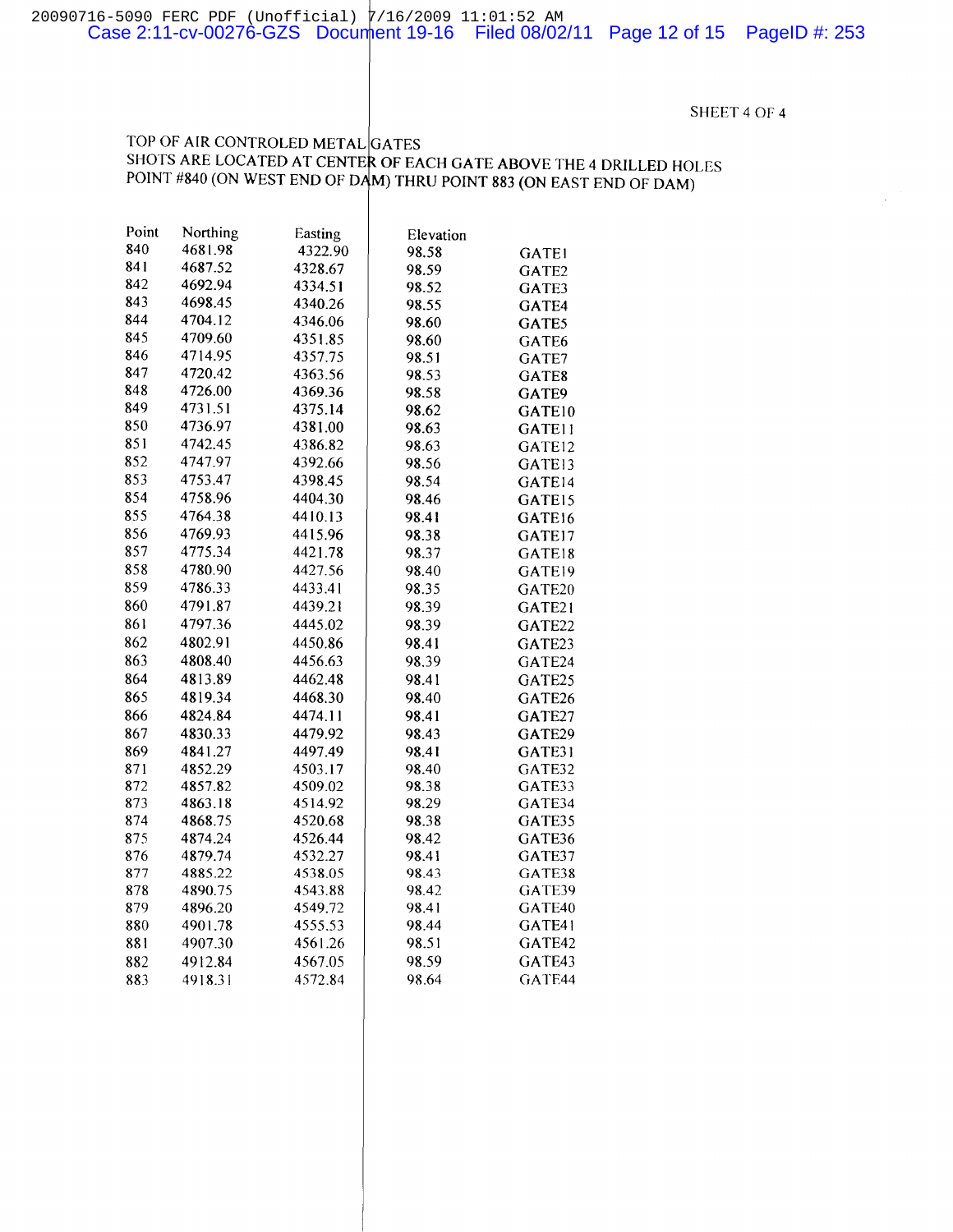20090716-5090 FERC PDF (Unofficial) 7/16/2009 11:01:52 AM Case 2:11-cv-00276-GZS Document 19-16 Filed 08/02/11 Page 13 of 15 PageID #: 254

# $-$ **MILLER HYDRO GROUP**

P. O. Box 97 - Lisbon Falls, Maine 04252-0097 Tel. (207) 846-3991 - Fax (207) 846-3796

July 6,2009

James K. Wing Senior Civil Engineer Federal Energy Regulatory Commission Division of Dam Safety & Inspection New York Regional Office 19 West 34th Street - Suite 400 New York City, New York 10001-3006

Dear Mr. Wing:

Please be advised that following the end of spring run-off in late May we observed that the elevation of a portion of the Worumbo crib dam had settled below that which we observed prior to beginning of run-off. **In** early June a brief interval of low water conditions allowed us to draw the pond down so that we could observe the situation, take photographs, and conduct a precision survey for changes in elevation or movement in the downstream direction.

The survey confirms that the dam has settled approximately one inch (0.08 ft) below the elevation surveyed in 2005, but it has not moved latterally. Unlike the 2005, survey which shows uniform settlement below the elevation at which the concrete cap was poured in 1999, over this part of the dam, the current results show a point of maximum compression (point 17 on the attached survey) with progressively less compression in either direction from this point. Survey points 23 thru 33 are on the concrete section of the dam and show no movement from 1999 to 2005 to 2009 and confirm the accuracy of the survey. **In** the current survey, point 17 is approximately one inch (0.08 ft) below the elevation observed in 2005, and approximately 3 inches below the 1999 elevation.

The compression at point 17 is consistent with the loss of some of the timbers on the downstream face (shown in the attached photos) along with some of the stone fill that these logs had retained. There is no apparent cracking or obvious distress to the concrete cap other than the deformation noted above. Thus, it appears that the cap is acting as a very long beam that is now being allowed to flex downward as the result of the loss of support described above. This is consistent with the high quality of the concrete work and the amount of steel reinforcing that went into this concrete in 1999.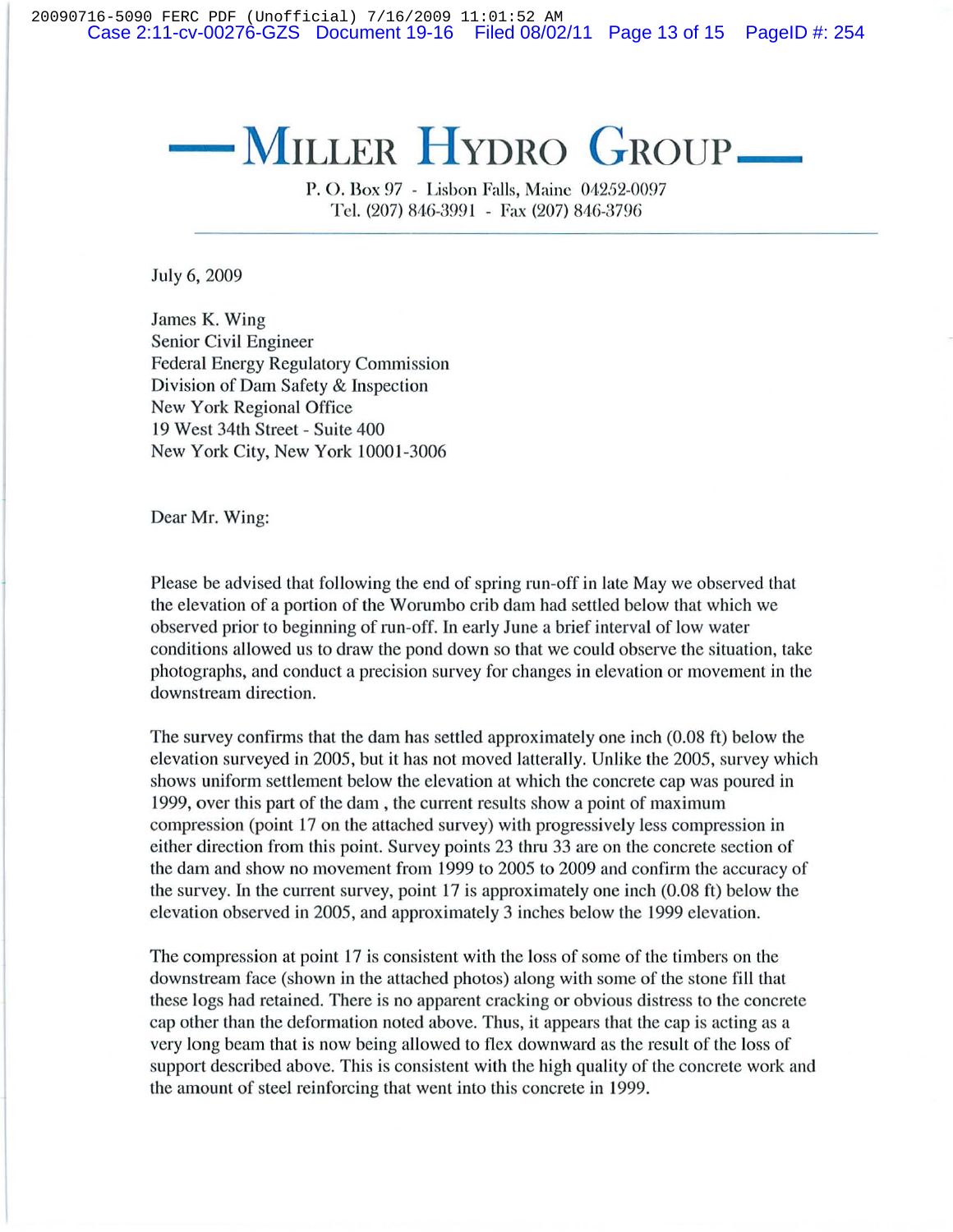The photos show that there are two definitive types of logs used in the construction of the dam - large round logs mostly in the base section and square timbers in the upper part with various and non-uniform connections between the two types of timbers. It is our belief that dam was originally constructed completely of round logs and that the square timbers are replacements that were added in the summer of 1936, during major rebuilds following the flood in March of that year. It is interesting that there is more apparent distress to the 1936 square timbers than to the foundation logs that were placed in service in 1864.

The compression of the timber crib is a natural, if unfortunate, part of the aging of timber crib dams. We do not regard the current situation as an emergency or believe that there is any imminent threat to the dam. However, the loss of the logs and associated rock fill this spring is a cause for greater concern than the uniform compression that we had experienced prior to this point. Therefore, we propose to replace the lost stone and logs during the low flow period this summer. In addition we propose to engage engineers to come up with a more permanent solution to this problem and to consult with the Commission and resource agencies as appropriate to this process.

We thank you for your attention and look forward to such assistance as the NYRO can provide to us during this process.

Sincerel

Mark Isaacson Vice President Miller Hydro Group